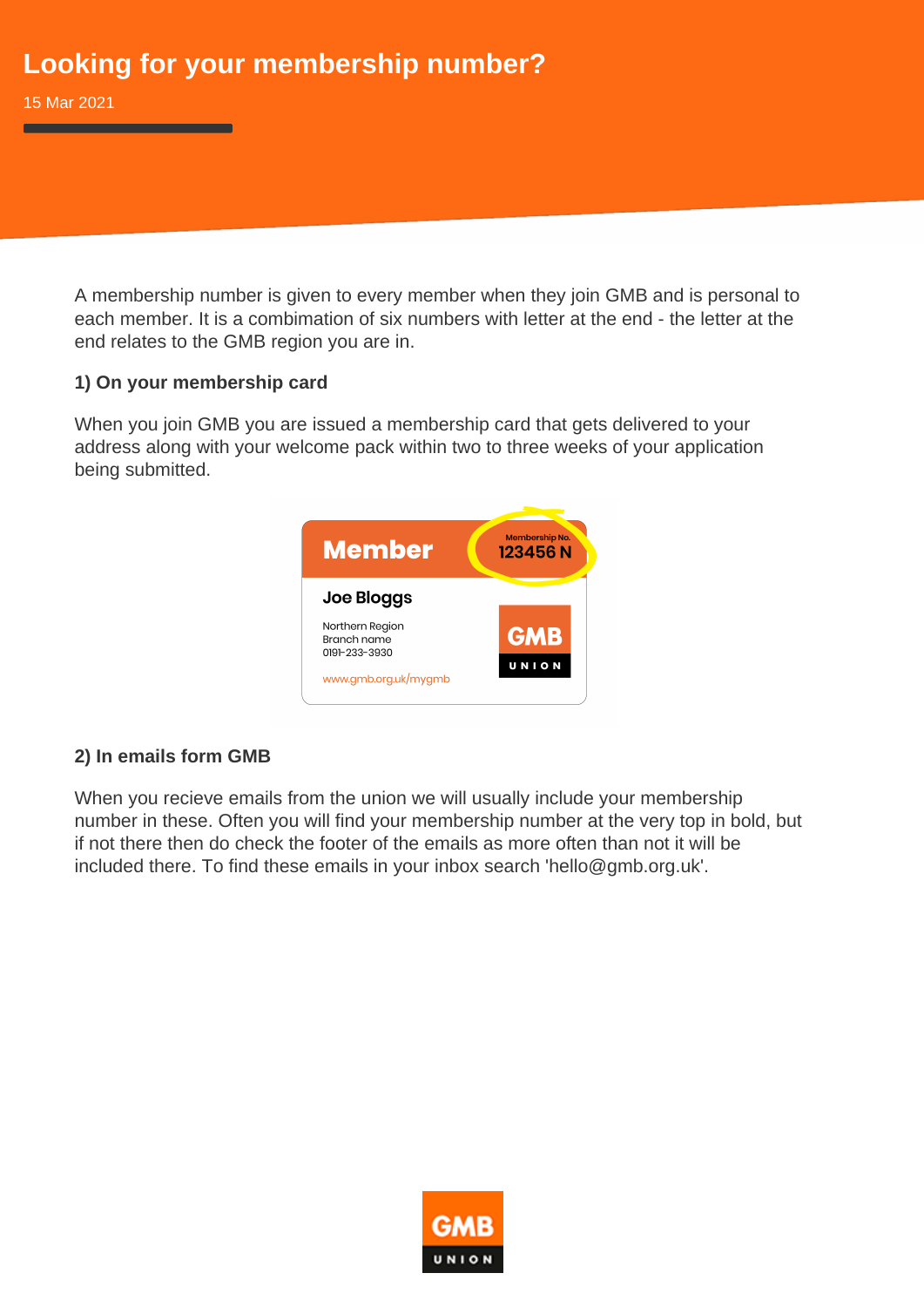3) In your MyGMB account

When you login to your [MyGMB account](https://www.gmb.org.uk/mygmb) you will find your membership number at the top of the page. If you joined online, you can login to your [MyGMB account](https://www.gmb.org.uk/mygmb) with the email address you used to join.

4) Contact your local team

If you can't find your membership number via any of the points above then we recommend you drop your [local team a message](https://www.gmb.org.uk/gmb-regions) - providing your full name, date of birth